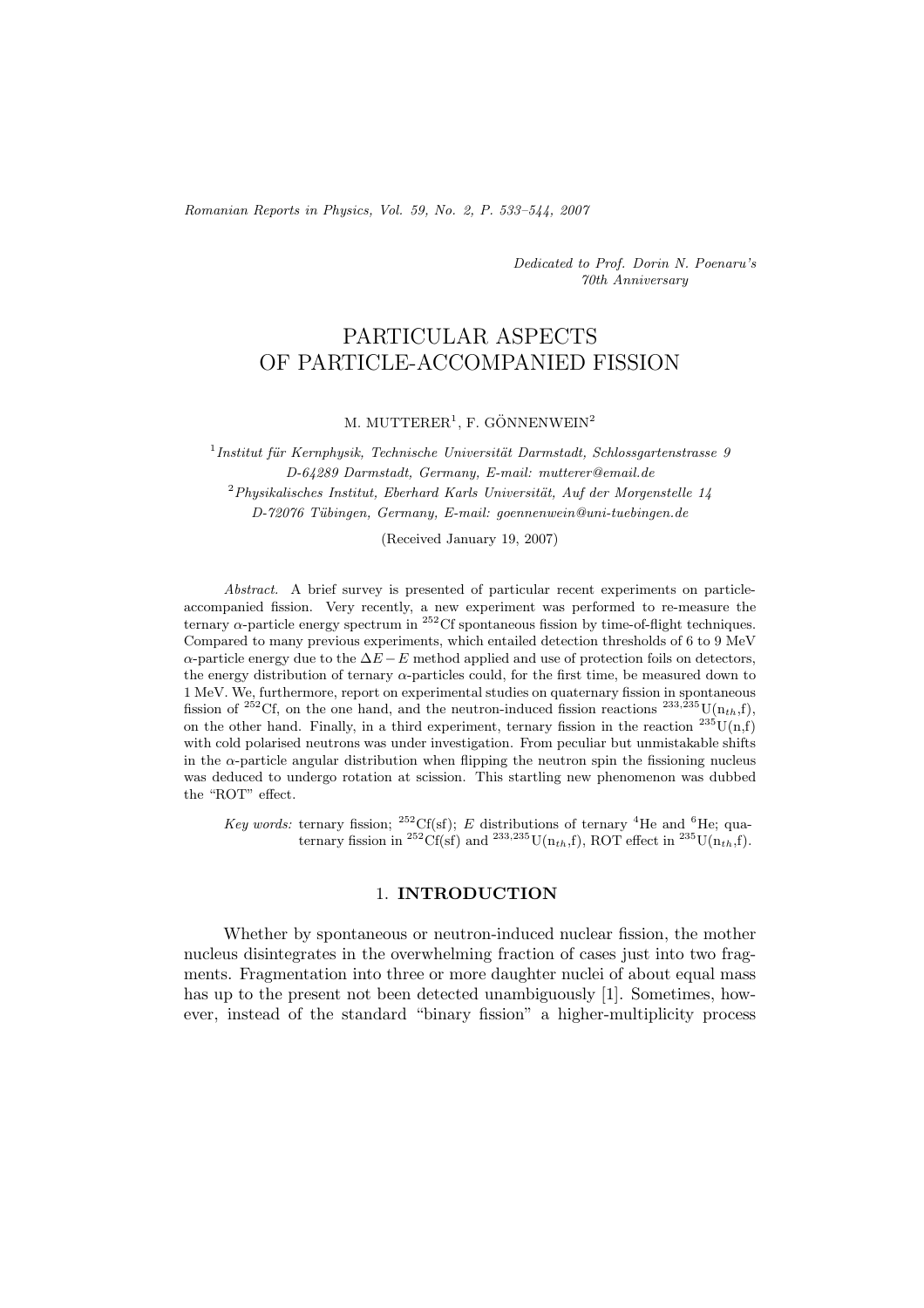with three or more charged particles in the outgoing channel is observed, but with the accompanying particles being very light compared to the fission fragments proper. With probabilities at the  $10^{-3}$  level, one light charged particle (LCP), mainly an  $\alpha$  particle, accompanies the customary fission fragments (FF), the process being known as ternary fission (TF) (see reviews [2, 3]). An even rarer particle-accompanied fission mode, with probabilities in the range of  $10^{-7}$  to  $10^{-6}$ , is quaternary fission (QF), where a pair of LCPs is simultaneously emitted in one fission event [4]. Intriguingly, the two LCPs (mainly either two  $\alpha$  particles, or an  $\alpha$  and a triton) measured in one fission event can originate not only from their simultaneous creation in the fissioning nucleus ("true" quaternary fission) but also from the sequential decay of short-lived particle-unstable states in heavier ternary LCPs, also called "pseudo" quaternary fission. Extrapolating the series binary-ternary-quaternary one may ask whether there is a chance to discover in low energy fission also quinary fission where, by definition, 5 charged particles appear in the final state. The yield estimated for quinary fission is not larger than  $10^{-10}$  / f and hence at the limit of feasibility for experiments.

As known from ternary fission, there is ample evidence from experiment, and also from theory, that by far the majority of light particles are born right at scission in the neck region of the nascent fission fragments [5]. Thus, although being a rather rare process, particle accompanied fission provides one of the few means to the experimentalist to explore the behaviour of fissioning systems near the point of rupture (scission). In the following, we are going to present a brief survey of particular recent experiments on the issue and the progress achieved.

## 2. **ENERGY DISTRIBUTION OF TERNARY** α**-PARTICLES FROM** <sup>252</sup>**Cf(SF)**

Since the discovery of ternary fission in the 1940s, there have been numerous experiments to measure energy spectra of ternary particles [2, 3]. Nevertheless, surprisingly little is known about the low-energy part of these distributions. The precise shape of the low-energy tailing of the spectrum has been at issue for decades [6]. The yield at low-energy is particularly significant. Low-energy  $\alpha$  particles presumably arise from low  $\alpha$ -particle initial energies or more stretched scission configurations of the main fragments. They thus may provide important insight into both, the emission mechanism of ternary particles and the scission stage of the fission process. However, particle-unstable ternary particles (e.g., <sup>5</sup>He and <sup>8</sup>Be [7]) may also give rise to low-energy  $\alpha$ 's in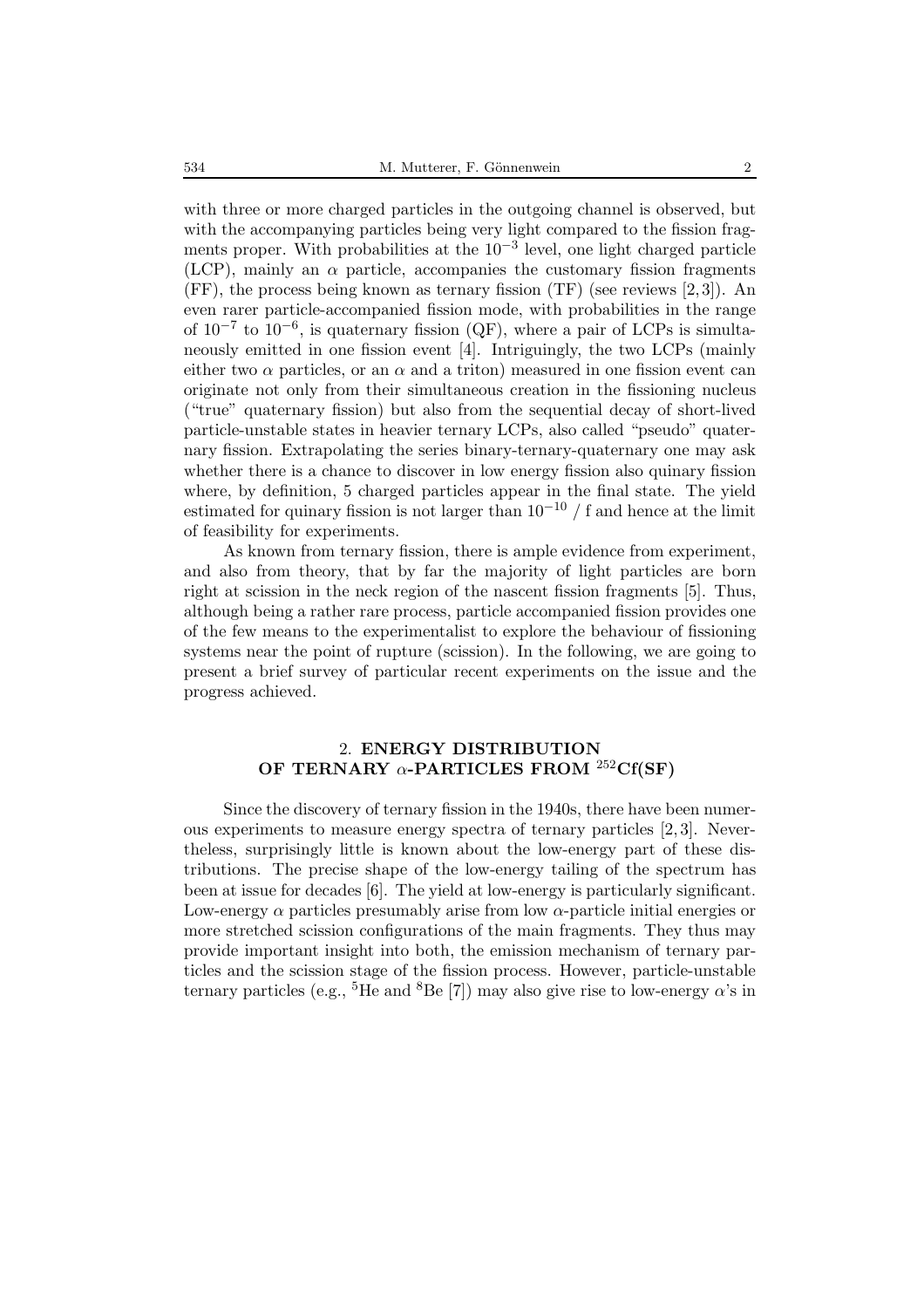sequential processes, and thus mask the true ternary particle emission. Without any doubt, precise experimental data are highly needed to address the problem further.

Experimental studies at low energy are still scarce, and the data are not consistent. This is true also for ternary  $\alpha$ -particles from the spontaneous fission (sf) of  $252<sup>252</sup>Cf$  – one of the most often studied decay processes [8,9]. The main reasons for this situation are twofold. First the intense background from the alpha decay of <sup>252</sup>Cf that has forced many researchers to use protection foils on the detectors cutting  $\alpha$ -particle spectra at and above 6 MeV. The second is the preference given to the  $\Delta E - E$  method to identify ternary particles. The method does not allow to explore energy distributions at energies below  $\Delta E$ . Such rather high threshold values compared to the 16 MeV mean energy do not only cut away the interesting low-energy part of the spectrum but leave also substantial ambiguity in the energy assignment of the above threshold events due to uncertainty in absorber thicknesses and related energy losses.



Fig. 1 – Scatter plot ToF *vs*. E of ternary particles in <sup>252</sup>Cf(sf), as measured with 10 silicon p-i-n diodes of 380  $\mu$ m thickness and 30  $\times$  30 mm<sup>2</sup> in size, located at 20 cm distance from the source. Time is in ns with respect to the time of 16 MeV  $\alpha$  particles; energy E is in MeV.

At the Physics Department of Jyväskylä University, Finland, in a new experiment the ternary  $\alpha$ -particle energy spectrum from <sup>252</sup>Cf(sf) was measured using an array of silicon detectors and discriminating ternary  $\alpha$  particles from neighbouring isotopes by time-of-flight (ToF) techniques using fission fragments as the start [10]. No protection foils were used in front of the semiconductor detectors. There is thus no material between the open side of the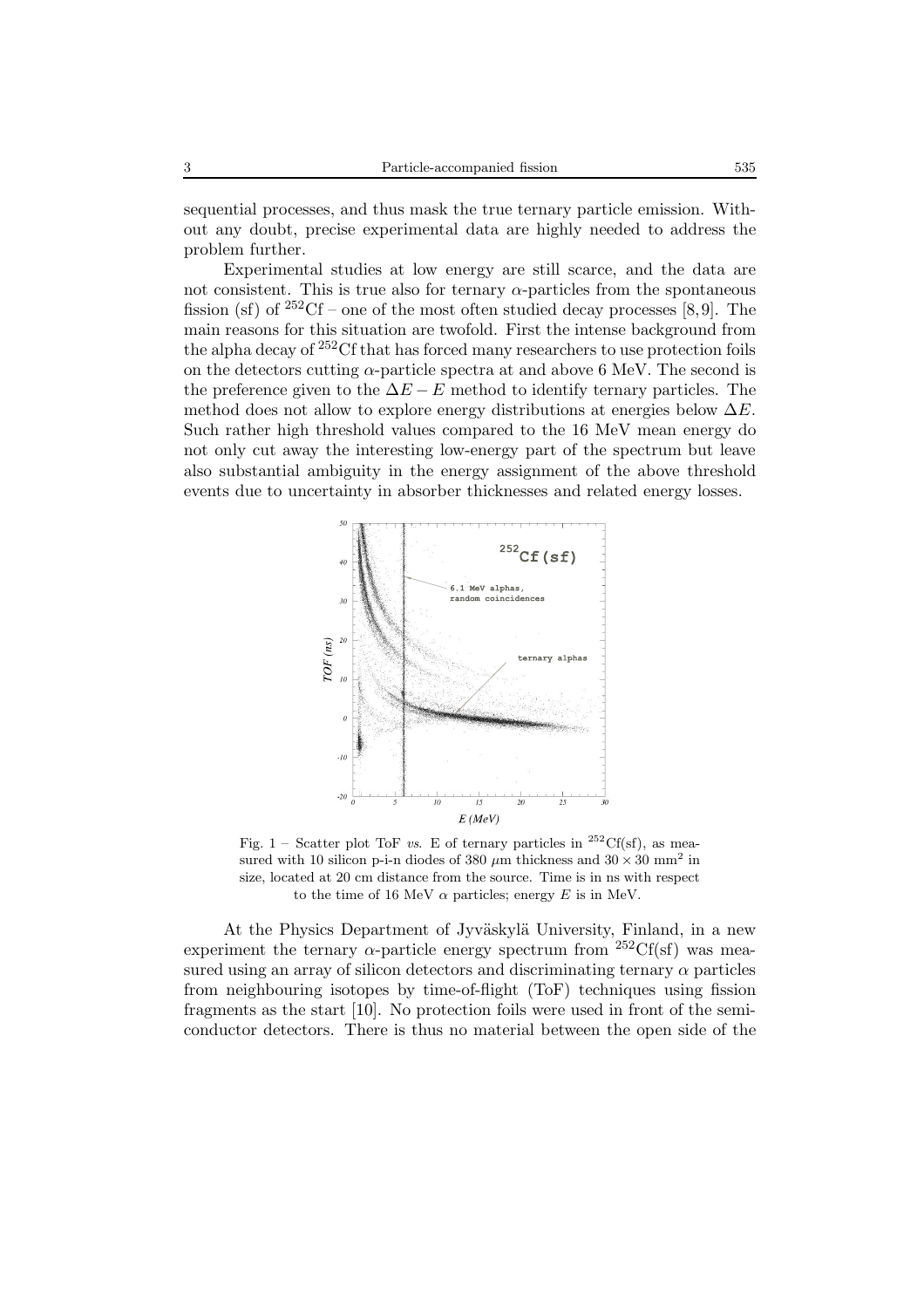<sup>252</sup>Cf source and the surface of the energy detectors that could slow down the ternary particles, even at low energy. To ensure that the energy spectrum measured corresponds to all equatorial  $\alpha$  particles, for the present counting geometry a correction was applied (with the aid of the GEANT4 code from CERN) for the energy dependence of the angular distribution of equatorial ternary α-particles with respect to fission fragments as measured by Heeg *et al*. [11].



Fig. 2 – Energy distribution of ternary  $\alpha$  particles from <sup>252</sup>Cf fission: Comparison of the present data (points with error bars) with results from Tishchenko *at al*. (squares) [9] and Loveland (triangles) [8].

With the novel experimental approach the energy distribution of ternary  $\alpha$ -particles in <sup>252</sup>Cf(sf) was, for the first time, measured reliably down to 1 MeV. In the obtained spectrum at energies below 9 MeV there is an excess in the yield as compared to the Gaussian shape that was frequently used to fit the experimental data. The spectrum agrees with the recent measurement by Tishchenko et al. [9] but contradicts the earlier data by Loveland [8] where the reported excess at the low-energy yield of ternary  $\alpha$  particles was too high (Fig. 2). For the first time, the full energy spectrum of ternary <sup>6</sup>He-particles was also deduced, although still with rather poor statistics [10].

The present study clearly demonstrates the low-energy tailing and settles the issue experimentally. The physical explanation, however, is still an open question. Shown in Fig. 3 are also 2 Gaussians which result from a fit to the present data above 9 MeV, and consider besides true ternary  $\alpha$  particles (the dominant peak) also the about 17% contribution of residual  $\alpha$  particles from the decay of ternary <sup>5</sup>He, as was measured recently by Kopatch *et al*. [7]. It is obvious from the data presented in Fig. 3, that the ternary  $\alpha$  spectrum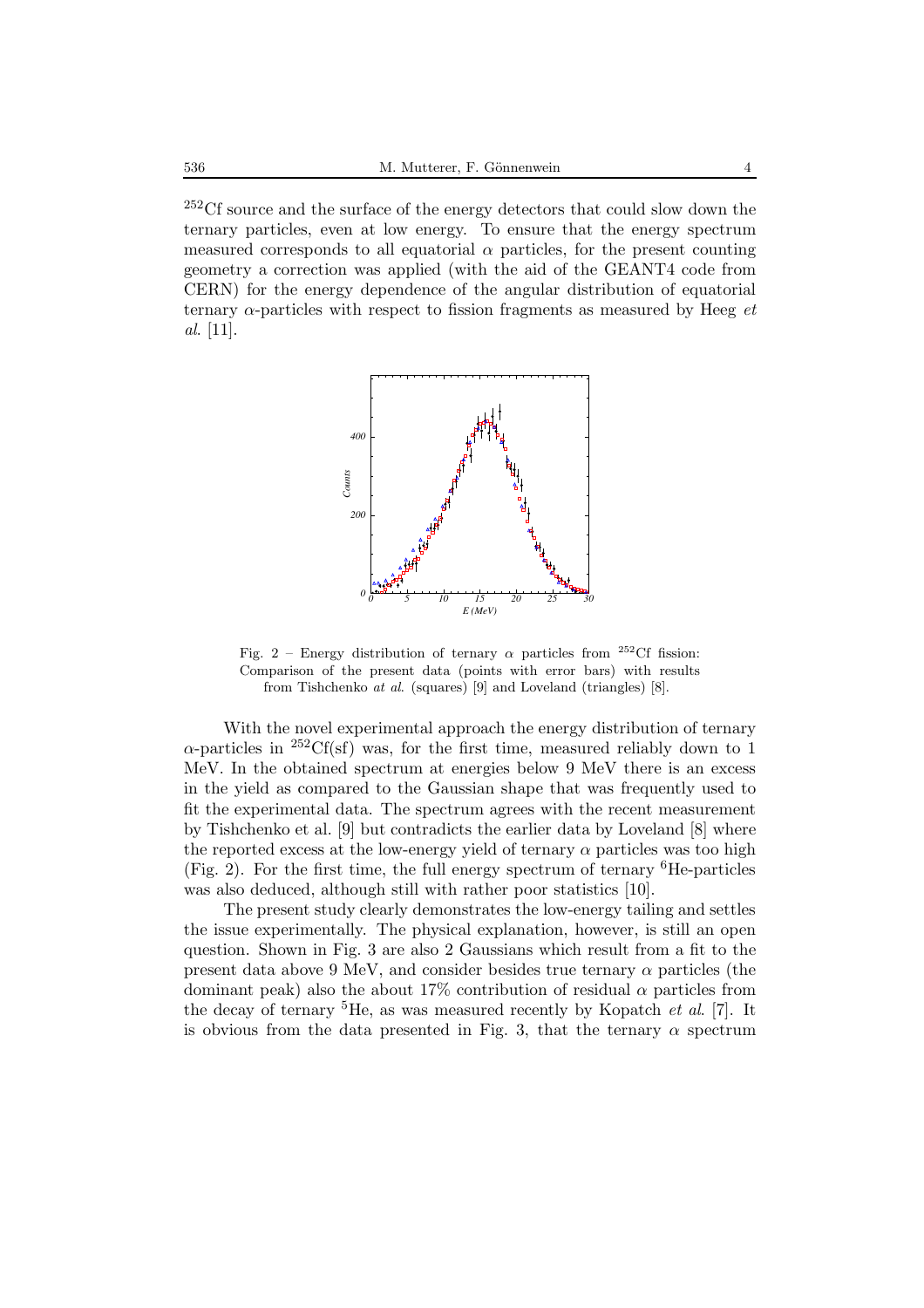

Fig. 3 – Energy distribution of ternary  $\alpha$  particles from <sup>252</sup>Cf fission [10]. The two Gaussians fitted to the data above 9 MeV take true ternary  $\alpha$ 's (the dominant peak) and residual  $\alpha$ 's from <sup>5</sup>He decay into account [7].

shows more low-energy  $\alpha$  particles than would be predicted by the sum of Gaussians. Apparently, the spectral shape measured previously at energies  $E > 9$  MeV [6,7] can not be extrapolated meaningfully to lower energies.

New even more sophisticated measurements are needed to decide whether low-energy tailing is a common issue to most ternary particle species, and is thus possibly decoding particularities of the nuclear configuration at scission, or rather a special feature of  $\alpha$ -particle accompanied fission. Application of the present technique for neutron induced fission reactions where interference with  $\alpha$ 's from radioactive decay is generally less, e.g. in <sup>235</sup>U(n<sub>th</sub>,f), is also to be envisaged.

# 3. **QUATERNARY FISSION**  $\mathbf{IN} \ ^{252}\mathbf{C}\mathbf{f}(\mathbf{s}\mathbf{f}) \ \mathbf{AND} \ ^{233,235}\mathbf{U}(\mathbf{n}_{th},\mathbf{f})$

An even rarer particle-accompanied fission mode with probabilities down to the level of  $10^{-6}$ /fission and below is quaternary fission (QF). Here a pair of LCPs is emitted apparently simultaneously in one single fission event. Probably due to the low yields, QF has been barely studied in the past. Only a few experiments are known from literature both, for thermal-neutron induced fission of <sup>235</sup>U [12, 13], and spontaneous fission of <sup>252</sup>Cf and <sup>248</sup>Cm [16, 17]. As regards the theory of QF as a generalization of TF, it has been conjectured that the Rayleigh instability of cylinder-like necks may lead to QF for sufficiently heavy nuclei like the actinides [14]. In a different approach the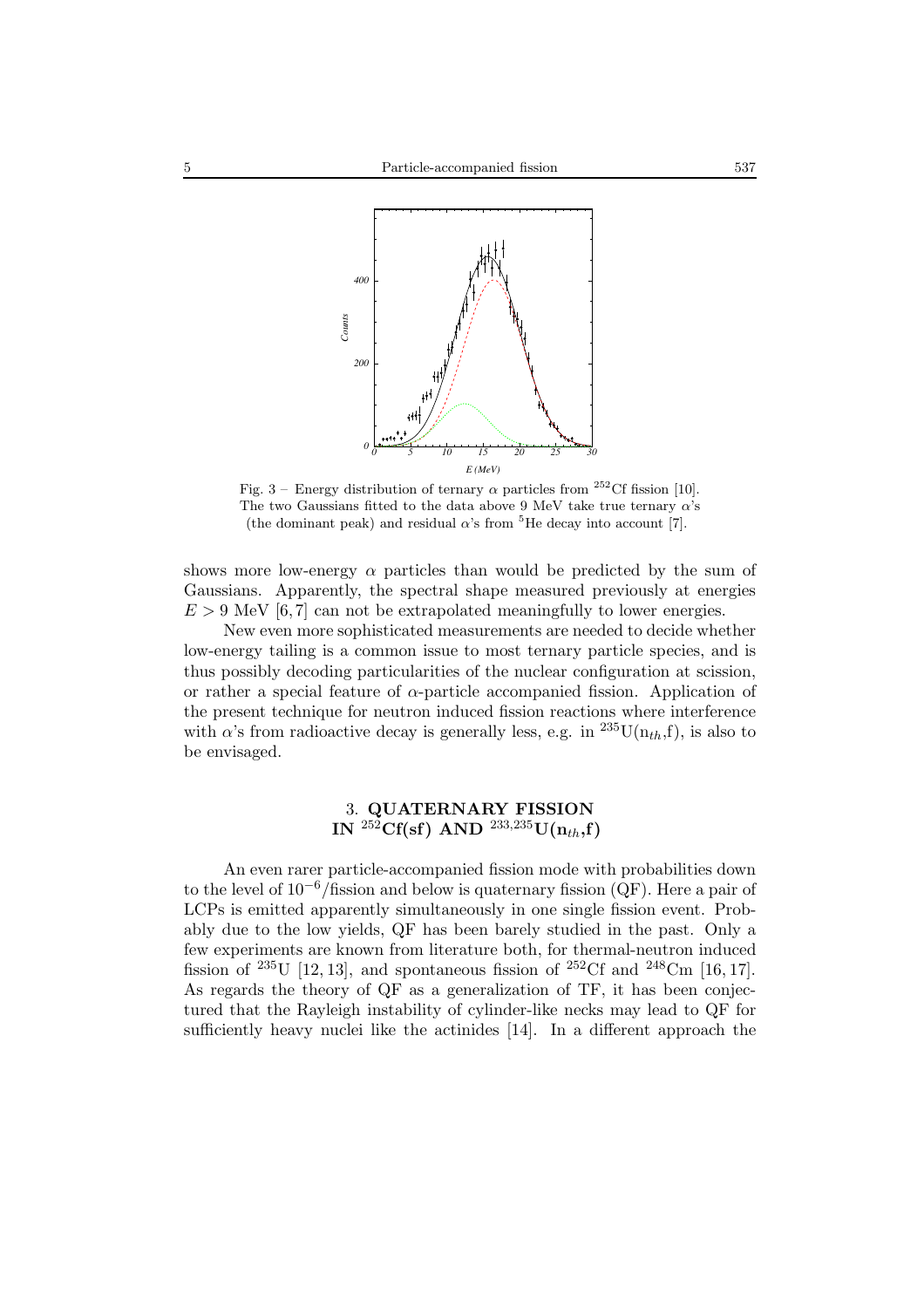probability of multi-cluster accompanied fission has been postulated from inspecting the energetics of scission configurations with several clusters in the neck region at a time [15].

Quaternary fission in <sup>252</sup>Cf(sf) and <sup>233,235</sup>U( $n<sub>th</sub>$ ,f) was studied with two different experimental set-ups [4]. Figure 4 sketches the set-up for the  ${}^{252}Cf(sf)$ measurement. The measurements on  $^{233,235}$ U(n<sub>th</sub>,f) were performed at the cold neutron beam PF1 at the high-flux reactor of the ILL Grenoble, France. Very high binary fission rates of more than  $10^6$  fissions/s could be achieved, and, hence, ternary particle rates on two large arrays of semiconductor detectors were almost  $10^3$ /s. Thus, besides  $\alpha$ - $\alpha$  and  $\alpha$ -t coincidences events with *t-t* coincidences could be registered (Fig. 5). In both experiments, angular distributions and correlations of two light charged particles accompanying the two main fission fragments were measured. Likewise the energy spectra of the LCPs could be taken.



Fig. 4 – Experimental set-up for measuring  $\alpha$ - $\alpha$  and  $\alpha$ -t coincidences in <sup>252</sup>Cf. LCP identification is performed by a  $\Delta E$ – $E_{\text{rest}}$  measurement. The source was covered with 20  $\mu$ m kapton for protecting the 8 detector telescopes from <sup>252</sup>Cf  $\alpha$ 's [4].

Similar to the neutron-unstable LCPs like  ${}^{5}$ He, there exist other shortlived particle unstable LCP species that decay close to the fissioning nucleus and, thus, escape from direct observation. The most prominent example is the <sup>8</sup>Be decay into two  $\alpha$ -particles, from its ground state and the 3.13 MeV excited state. Besides this basically ternary decays which in a secondary process become quaternary (so-called "pseudo" QF), the question arises whether "true" QF with the independent emission of two charged particles right at scission exists. In the present experiments, the two varieties of QF have been differentiated from one another by exploiting the different patterns of angular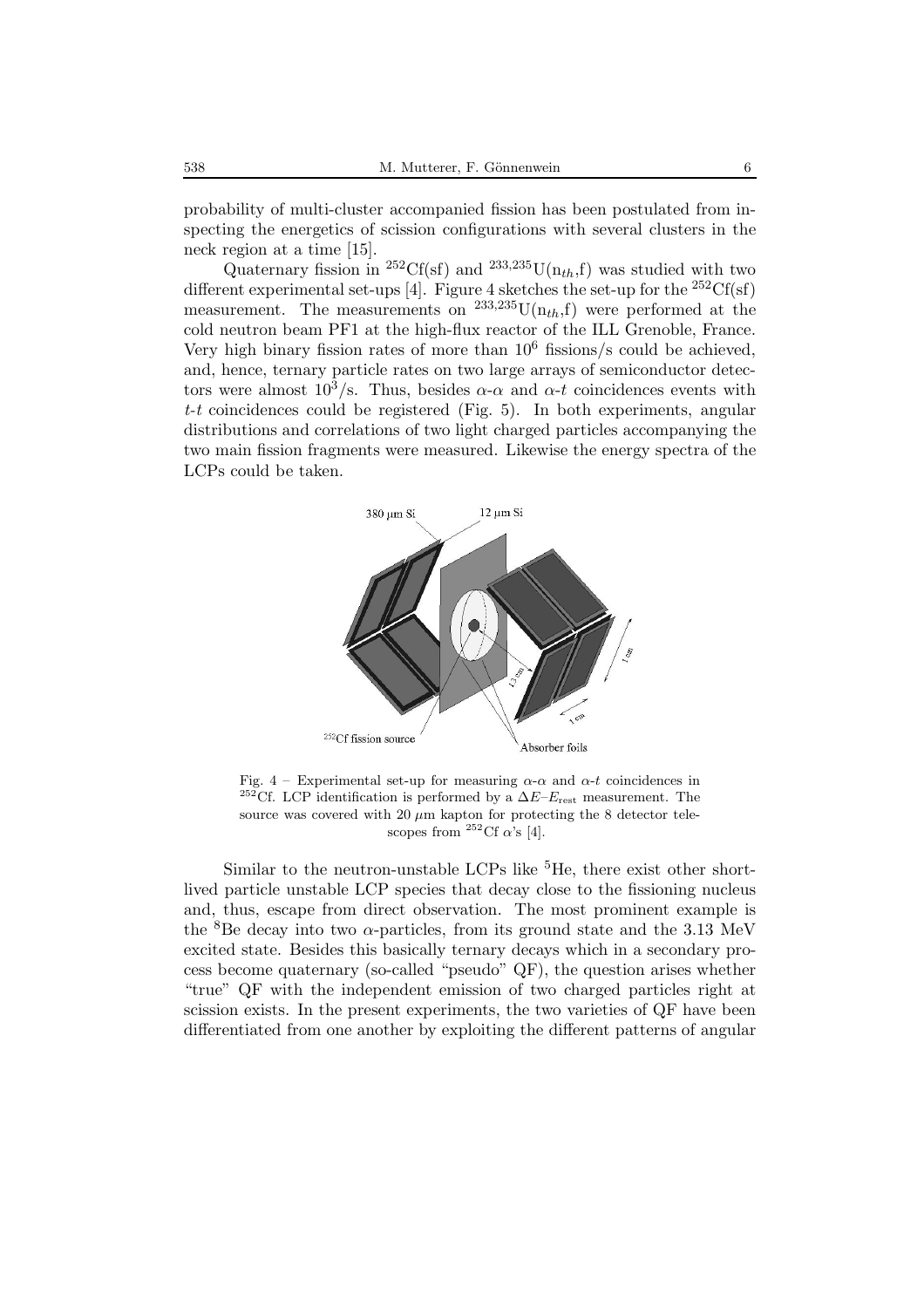correlations between the two charged LCPs. Yields and energy distributions of LCPs for each of the two processes were obtained here for the first time in one and the same experiment [4].



Fig. 5 – Quaternary fission yields in <sup>233</sup>U( $n_{th}$ ,f), relative to the corresponding yields of the composite ternary particles. In the model calculation the law of mass action was assumed to be valid for the number of nucleons forming the LCPs. The temperature being requested for applying the law was deduced from the measures yield ratio  ${}^{7}$ Li ${}^{7}$ Li [21].

As to the energy distribution of  $\alpha$ -particles it is remarkable that for the three reactions under study both, the mean values  $\langle E_{\alpha} \rangle$  and the widths FWHM, are very similar to each other for any of the decay modes in TF or  $QF$ . However, compared to the  $\alpha$ -energies from ternary decay, it is apparent that for simultaneous  $(\alpha, \alpha)$  QF and for the residual  $\alpha$ 's from sequential <sup>8</sup>Be decay the average energies are down by about 2 - 3 MeV and about 6 - 7 MeV, respectively. The smaller energies in the case of true QF may indicate that, on average, the deformation of the scission configuration is larger and the main fragments are farther apart in QF than in TF. Indeed, for fragments farther apart, the Coulomb forces accelerating the  $\alpha$ -particles will be smaller. Since in QF two  $\alpha$ -particles have to be accommodated in the neck region between the two main fission fragments, larger overall deformations and, hence, lower kinetic energies are quite understandable.

As to the yields, for all different QF reactions which could be explored, the yield for the  ${}^{252}Cf(sf)$  reaction is roughly by an order of magnitude larger than the yields found in the two  $^{233}U(n_{th},f)$  and  $^{235}U(n_{th},f)$  reactions. The difference in the QF yields for the heavier nucleus <sup>252</sup>Cf compared to the two lighter <sup>234,236</sup>U<sup>\*</sup>-isotopes becomes even more pronounced when the yields are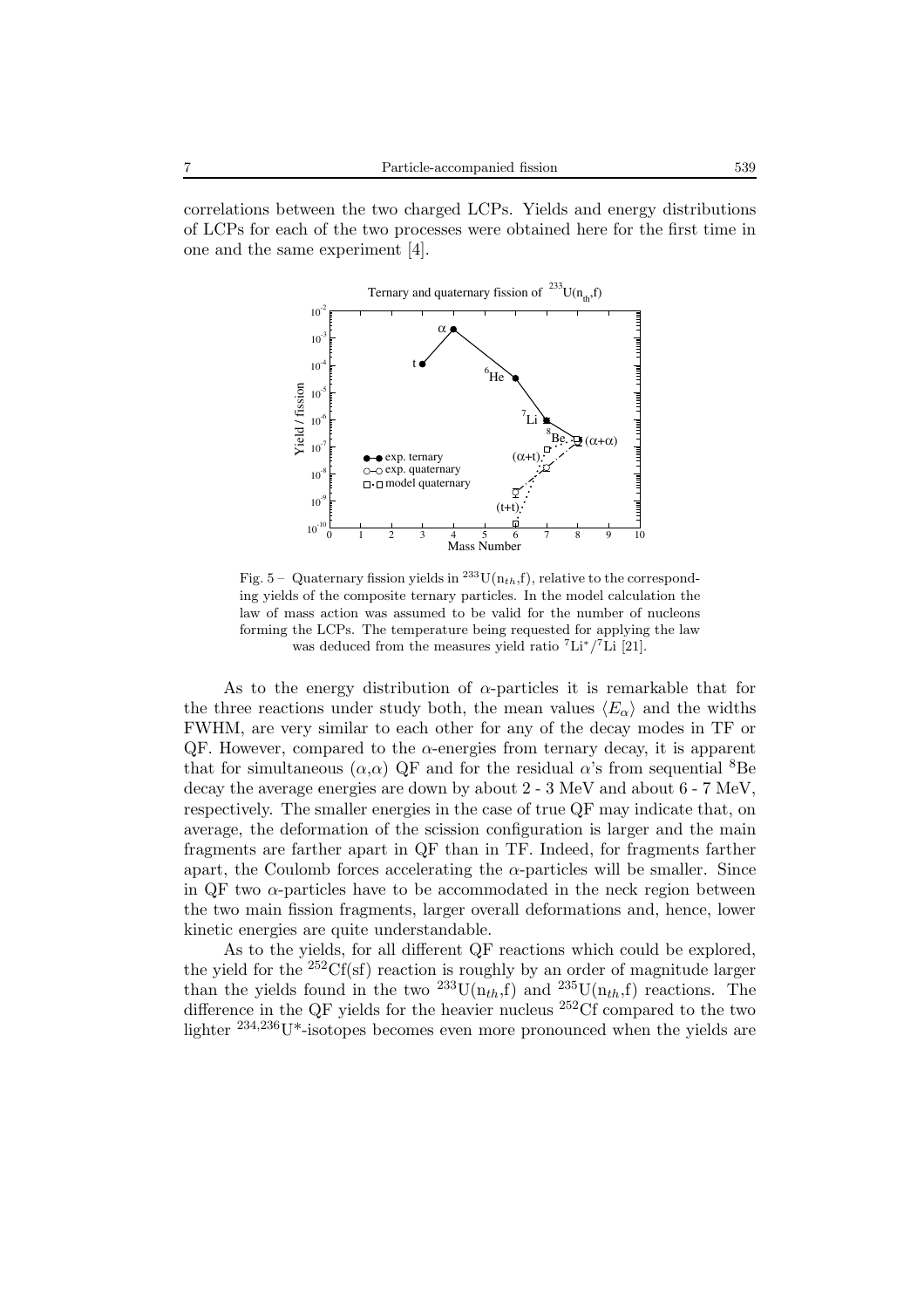normalised to binary fission. The ternary  $\alpha$ -particle yields for the reactions under study have been reported as  $3.3 \cdot 10^{-3}$ ,  $2.1 \cdot 10^{-3}$ , and  $1.7 \cdot 10^{-3}$ , for  $^{252}$ Cf,  $^{234}$ U<sup>\*</sup>, and  $^{236}$ U<sup>\*</sup>, respectively. When normalised to binary fission, the enhancement of QF in  $252Cf(sf)$  is found to be in excess of an order of magnitude. Recalling the systematics of ternary fission yields (e.g., ref. [18]) for fissioning compounds of increasing mass (or charge or fissility), the higher  $QF$  yields for  $252 \text{C}$  are not surprising. Indeed, the heavier the compound nucleus is, the larger become the yields for ternary particles of increasing mass. A lesson to be learned from this observation is that a search for quaternary fission with ejectiles heavier than  $\alpha$ -particles or for "quinary" fission with three lighter particles accompanying the main fragments should be more successful for heavy compound nuclei.

For pseudo QF mediated by <sup>8</sup>Be it has been found that the ratio of ternary yields  $Y(^{10}Be)/Y(^{8}Be)$  varies smoothly for the three reactions under study. For <sup>252</sup>Cf(sf), <sup>235</sup>U( $n_{th}$ ,f) and <sup>233</sup>U( $n_{th}$ ,f) one finds values for the ratio  $Y(^{10}_{\text{Be}})$  /  $Y(^{8}_{\text{Be}})$  of about 12, 36 and 46, respectively, while the absolute yields are largely different. Conspicuously the <sup>8</sup>Be yields are for all reactions studied at least one order of magnitude lower than the  $^{10}$ Be yields. The low <sup>8</sup>Be yields are most remarkable since Q-values having been calculated for the three reactions at hand are definitely larger for ternary fission with  ${}^{8}$ Be than with  $^{10}$ Be as the ternary light particle [19]. The difference in emission probability tells that it may be ambiguous to rely exclusively on Q-values for predicting LCP yields. The experimental values for the  ${}^{8}Be/{}^{10}Be$  yield ratio could, hence, become a cornerstone for testing any theory of ternary fission. Furthermore, as has been pointed out in [4], an interesting by-product has been the measurement of yields of excited LCPs which allows to deduce nuclear temperatures at scission by comparison to the respective yields in the ground state.

## 4. **TERNARY FISSION AS A TOOL TO STUDY FISSION OF ROTATING NUCLEI**

Fission reactions induced by polarised cold neutrons have so far mainly been used to study symmetry laws in fission like e.g. parity conservation [20]. Searching, furthermore, for a violation of Time-Reversal-Invariance in ternary fission, a hitherto unknown asymmetry in ternary  $\alpha$ -particle emission was observed these last years. The asymmetry could be attributed to the influence of the Coriolis force present in a rotating nucleus which is about to undergo fission and which, besides the two main fragments, is ejecting an  $\alpha$ -particle. The effect was found in the reactions  $^{233}U(n,f)$  and  $^{239}Pu(n,f)$  induced by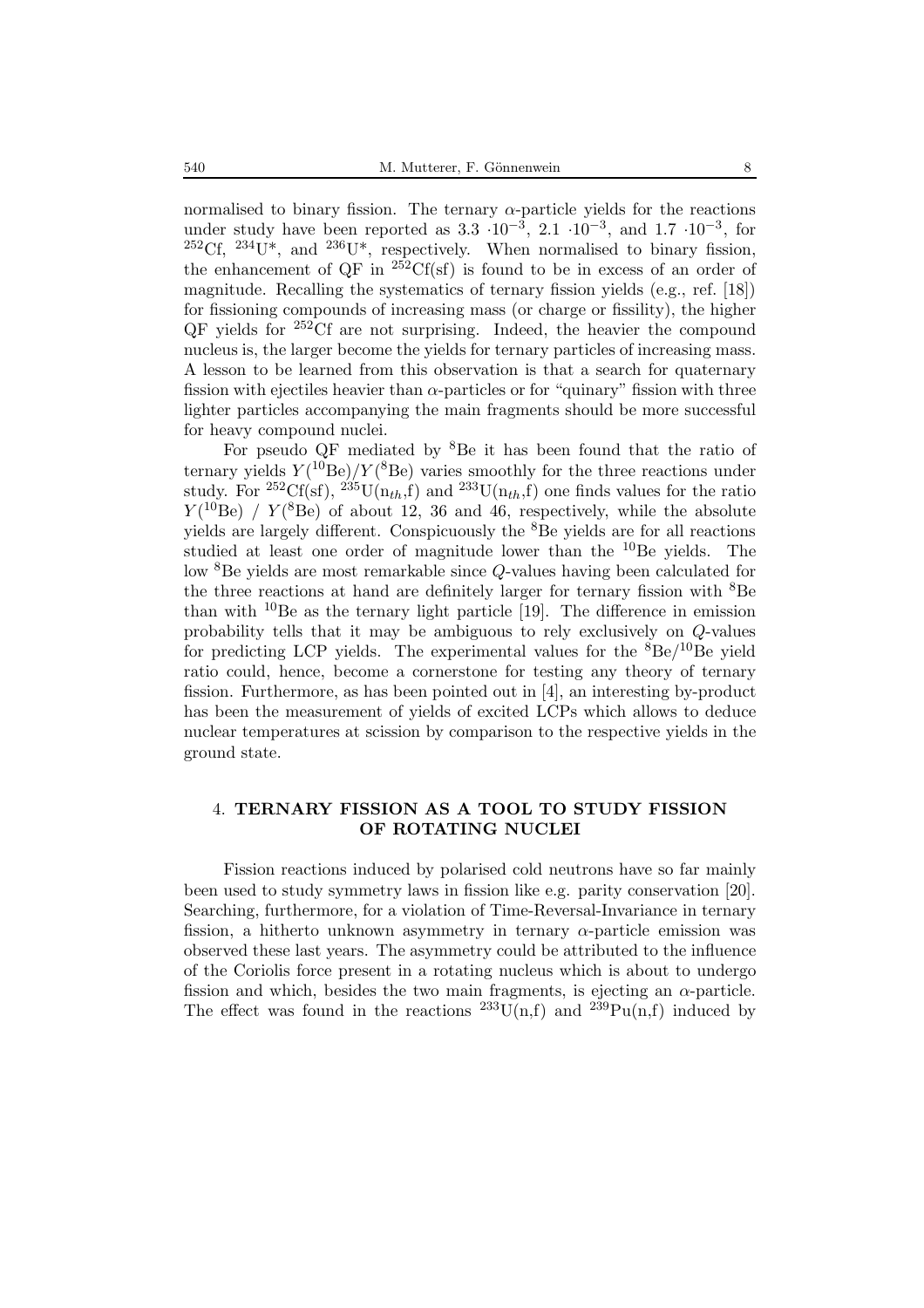polarised cold neutrons from the PF1 beam line installed at the high-flux reactor of the ILL, Genoble, France. It was called the "TRI" effect [22].

In continuation of these experiments for the  $^{235}$ U(n,f) reaction, surprisingly a startling new phenomenon was observed. As deduced from peculiar but unmistakable shifts in the angular distributions of the  $\alpha$ -particles the nucleus is rotating. It was concluded that the fission axis, i.e. the axis along which the fission fragments are flying apart in opposite directions, is rotating in a plane perpendicular to the spin of the polarised neutron. Since following capture of a polarised neutron also the compound nucleus will be polarised, a collective rotation of the fissioning system appears to be quite feasible. However, following scission the fragments are accelerated within times of some  $10^{-21}$  s up to their eventual velocity of about 1 cm/ns. The moment of the rotational inertia will increase with a similar time constant. For fragments at infinity also the moment of inertia will be infinite. Hence, for a given angular momentum the angular velocity will very quickly come to a virtual stop. For a typical angular momentum of 1  $\hbar$  simple estimates yield integrated total angles of rotation of much less than 1◦. The surprising fact is possibly less that nuclei undergoing fission induced by polarised neutrons are rotating than the power of the spin flip technique allowing to measure angles of rotation well below  $1°$  in a violent nuclear reaction like fission. Trajectory calculations for  $\alpha$ -particles moving in a rotating Coulomb field provided by the two main fragments confirmed the interpretation. The phenomenon was dubbed the "ROT" effect. Furthermore, in a newly developed quantum theory of ternary fission the main characteristics of both, the TRI and the ROT effect could be reproduced. For theory, however, the challenge will be to understand in detail which properties of the fissile nuclei govern the outcome of the ROT effect [23, 24].

In the present experiment ternary fission in the reaction  $235U(n,f)$  with cold polarised neutrons was under investigation. A characteristic feature of this process is the angular distribution of the ternary particles which is centred roughly perpendicular to the fission axis. The experimental setup takes these angular correlations into account. In the experiment a thin  $^{235}$ U target is irradiated by a neutron beam with spin polarisation pointing either parallel or anti-parallel to the beam direction. Fission fragments and ternary particles are intercepted near a plane perpendicular to neutron beam and polarisation. If now the nucleus undergoing fission is rotating, the  $\alpha$ -particles will experience a rotating Coulomb field and at least partly will follow the rotation. Their trajectories will hence be slightly bent which means that their angular distributions will be shifted as compared to a non-rotating nucleus. In experiment the fact is exploited that, upon flipping the neutron spin, also the sense of rotation of the fissioning compound is inverted. Flipping periodically the neutron spin the angular distributions of the  $\alpha$ -particles will wobble back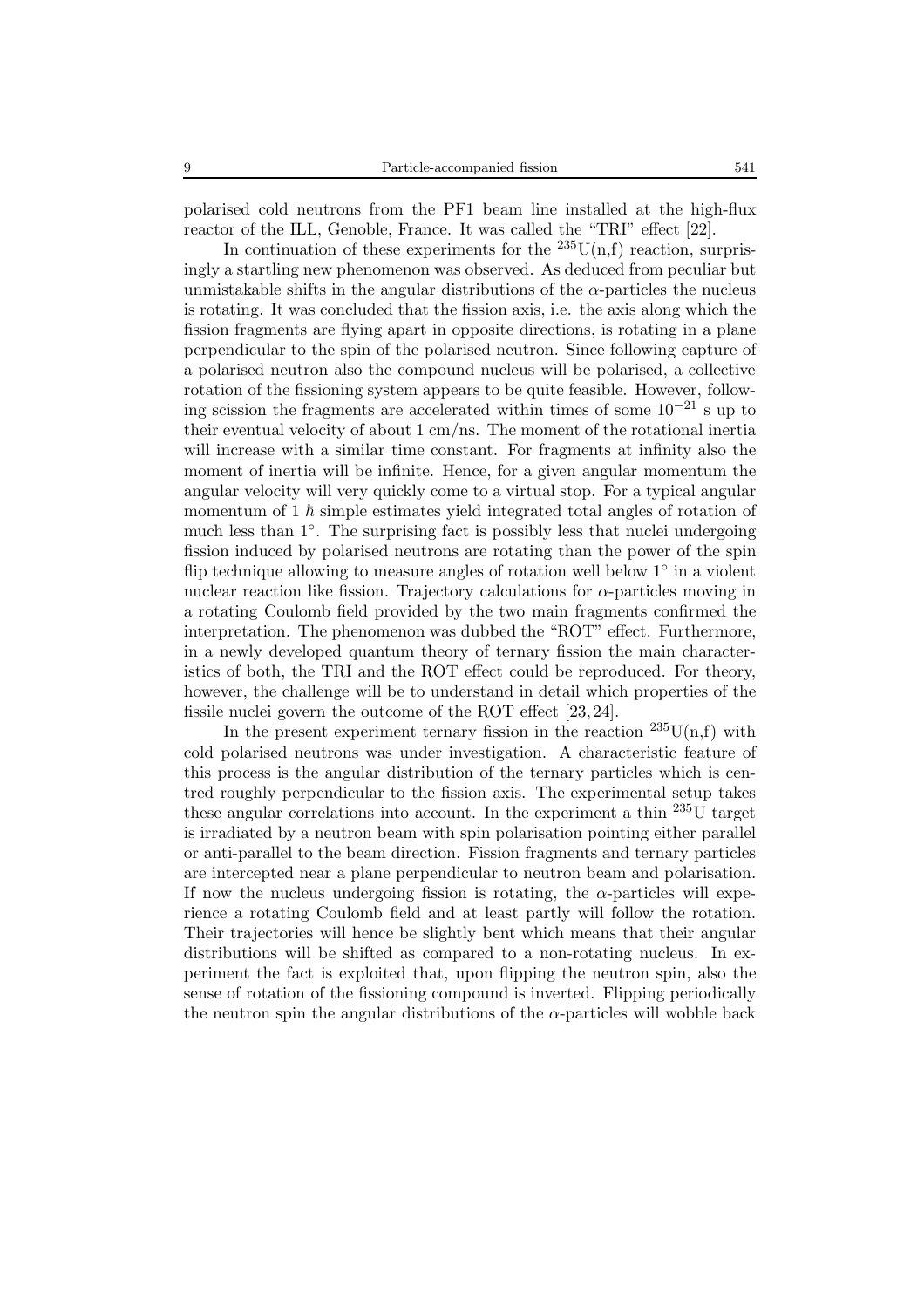

Fig. 6 – Model to explain how the rotation of the fission axis is measured. Left (right) panels are for rotations clockwise (anti-clockwise). Top panels sketch the configuration at scission  $(t = 0)$ . Bottom panels represent the final situation some  $10^{-21}$ s later with light (LF) and heavy (HF) fragments prone to be detected. Ternary particles (TP) escape with their angular distributions being shifted in opposite directions for the two senses of rotation. The Figure is not to scale.

and forth. This is illustrated in Fig. 6 for a neutron beam perpendicular to the drawing plane. Depending on the sense of rotation  $\omega_z > 0$  or  $\omega_z < 0$ at the time of scission  $t = 0$  the trajectories are bent in opposite directions. Intercepting the  $\alpha$ -particles to the right and left of the most probable angle, i.e. on the slopes of the angular distributions, the count rates measured will be sensitive to very small shifts in the distribution. When evaluating the asymmetry  $A = (N^+ - N^-)/(N^+ + N^-)$ , with  $N^+$  and  $N^-$  the count rates for opposite senses of rotation, a characteristic pattern of signs for A is observed. On average the modulus of A equals  $|A| = 3.30(13) \times 10^{-3}$ . Albeit small, the effect having been dubbed the "ROT" effect is seen to be clearly manifested for the reaction investigated.

The properties of LCPs ejected in ternary fission from the neck between the separating fragments have since their discovery been thought to carry information on the dynamics of the scission configuration. However, due to the difficulties inherent in the analysis of three-body systems the results obtained have not always been unambiguous. In the ROT effect the LCPs serve to explore the collective rotation of the fissioning nucleus. The ROT effect appears to clearly demonstrate that ternary fission indeed is giving insight into the dynamics of the fission process.

*Acknowledgements.* The present work was supported by the INTAS Grant No. 03-51- 6417, the German Minister for Education and Research (BMBF) under contracts 06DA913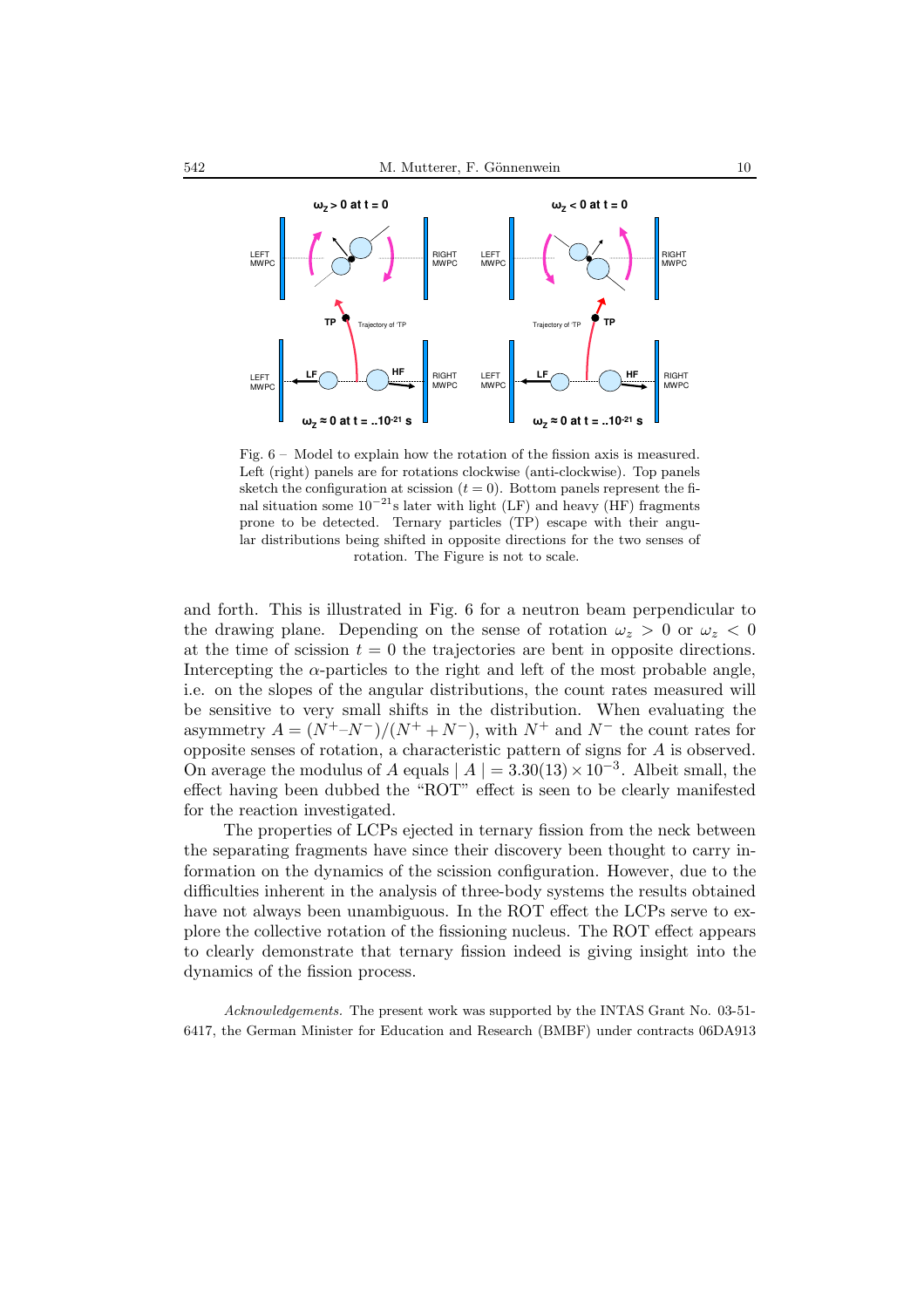and 06TU669, and the Academy of Finland, Center of International Mobility. One of us (M.M.) wants to thank the Academy of Finland for a research grant.

### REFERENCES

- 1. D.N. Poenaru, R.A. Gherghescu, W. Greiner, Y. Nagame, J.H. Hamilton, and A.V. Ramayya, Romanian Reports in Physics, **55**, 549 (2003).
- 2. C. Wagemans, in *The Nuclear Fission Process*, ed. C. Wagemans, CRC Press, Boca Raton, Fl. USA, 1991, Chap. 12.
- 3. M. Mutterer, and J. Theobald, in *Nuclear Decay Modes*, ed. D.N. Poenaru, IOP, Bristol, UK, 1996, Chap. 12.
- 4. P. Jesinger, Yu.N. Kopatch, M. Mutterer, F. Gönnenwein, A.M. Gagarski, J.V. Kalben, V. Nesvizhevsky, G.A. Petrov, W.H. Trzaska, and H.-J. Wollersheim, European Physics Journal, **A 247**, 379 (2005).
- 5. F. Gönnenwein, M. Mutterer, and Yu. Kopatch, Europhysics News,  $36/1$ , 11 (2005).
- 6. C. Wagemans, J. Heyse, P. Jansen, O. Serot, and P. Geltenbort, Nucl. Phys., **A 742**, 291 (2004).
- 7. Yu.N. Kopatch, M. Mutterer, D. Schwalm, P. Thirolf, and F. Gönnenwein, Phys. Rev., **C 65**, 044614 (2002).
- 8. W. Loveland, Phys. Rev., **C 9**, 395 (1974).
- 9. V.G. Tishchenko, U. Jahnke, C.-M. Herbach and D. Hilscher, Report HMI-B 588, Nov. 2002.
- 10. M. Mutterer, Yu.N. Kopatch, S. Yamaletdinov, V. Lyapin, J. von Kalben, S. Khlebnikov, M. Sillanpää, G. Tjurin, W.H. Trzaska, Proc. Intern. Conf. on *Dynamical Aspects of Nuclear Fission*, Smolenice Castle, Slovak Republic, Oct. 2006, World Scientific, Singapore, 2007, to be published.
- 11. P. Heeg, J. Pannicke, M. Mutterer, P. Schall, J.P. Theobald, K. Weingärtner, K.H. Hoffmann, K. Scheele, P. Zöller, G. Barreau, B. Leroux, and F. Gönnenwein, Nucl. Instr. Meth., in Phys. Research, **A 278**, 452 (1989).
- 12. V.N. Andreev, V.G. Nedopekin, and V.I. Rogov, Yad. Fiz., **8**, 38 (1969); Sov. J. Nucl. Phys., **8**, 22 (1969).
- 13. S.S. Kapoor, S.K. Choudhury, S.K. Kataria, S.R.S. Murthy, and V.S. Ramamurthy, Proc. Nucl. Phys. and Solid State Phys. Symp., Chandigarh, India, 1972, **15b**, p. 107.
- 14. N. Carjan, A.J. Sierk, and J.R. Nix, Nucl. Phys., **A 452**, 381 (1986).
- 15. D.N. Poenaru, W. Greiner, J.H. Hamilton, A.V. Ramayya, E. Hourany, and R.A. Gherghescu, Phys. Rev., **C 59**, 3457 (1999).
- 16. S.K. Kataria, E. Nardi, and S.G. Thompson, *Proc. Nucl. Physics and Chemistry of Fission*, Rochester 1973, IAEA, Vienna, 1973, Vol. II, p. 389.
- 17. A.S. Fomichev, I. David, M.P. Ivanov, and Yu.G. Sobolev, Nucl. Instr. and Meth. in Phys. Res., **A 384**, 519 (1997).
- 18. U. Köster, Ph.D. Thesis, Technische Universität, München, 2000.
- 19. D.N. Poenaru, W. Greiner, and R.A. Gherghescu, At. Data and Nucl. Data Tables, **68**, 91 (1998).
- 20. P. Jesinger, A. K¨otzle, F. G¨onnenwein, M. Mutterer, J. von Kalben, G.V. Danilyan, V.S. Pavlov, G.A. Petrov, A.M. Gagarski, W.H. Trzaska, S.M. Soloviev, V.V. Nesvizhevsky, O. Zimmer, Yad. Fiz., **65**, 662 (2002); Phys. Atom. Nucl., **65**, 630 (2002).